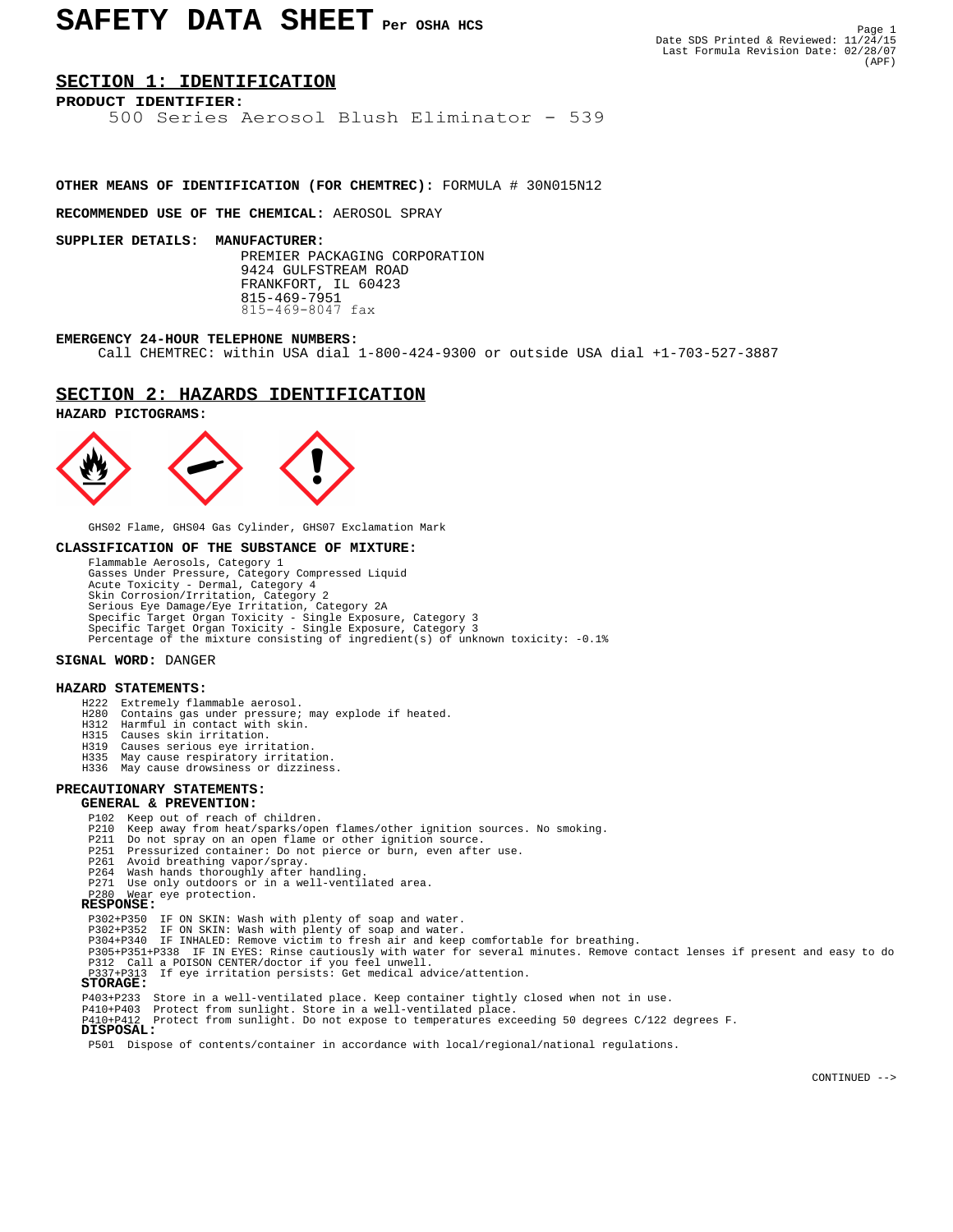**PRODUCT IDENTIFIER:** 539

> BLUSH RETARDER LEVELER

# **SECTION 3: COMPOSITION/INFORMATION ON INGREDIENTS**

|   | COMPONENT         | CAS#           | by WT     |
|---|-------------------|----------------|-----------|
|   | N-BUTYL ACETATE   | $123 - 86 - 4$ | $35 - 40$ |
|   | ACETONE           | $67 - 64 - 1$  | $25 - 31$ |
|   | PROPANE           | 74–98–6        | $15 - 21$ |
| 4 | DIACETONE ALCOHOL | $123 - 42 - 2$ | $10 - 16$ |
| 5 | N-BUTANE          | $106 - 97 - 8$ | $5 - 8$   |

#### **SECTION 4 - FIRST AID MEASURES**

**Inhalation:** If inhaled: Move person to fresh air and keep in comfortable position for breathing.

If breathing difficulty persists: Get medical advice/attention.<br>**Skin Contact:** If on skin: Wash with plenty of soap and water. Remove contaminated clothing and wash before<br>reuse. If skin irritation persists: Get medical a

Eye Contact: If in eyes: Rinse cautiously with water for several minutes. Remove contact lenses, if present<br>and easy to do. Continue rinsing. If eye irritation persists: Get medical advice/attention.<br>Ingestion: If swallowe

# do so by medical personnel.<br>**MOST IMPORTANT SYMPTOMS AND EFFECTS, BOTH ACUTE AND DELAYED:**

See Section 11: Toxicological Information and effects.<br>**INDICATION OF ANY IMMEDIATE MEDICAL ATTENTION AND SPECIAL TREATMENT REQUIRED:** Treat symptomatically.

## **SECTION 5 - FIRE-FIGHTING MEASURES**

Suitable Extinguishing Media: CO2 (Carbon Dioxide), dry chemical, or water fog.<br>Unsuitable Extinguishing Media: Water spray may be unsuitable. However if water is used fog nozzles are preferable.<br>Water may be used to cool

-----------------------------------------------------------------------------------------------

explode. Products of combustion may include but are not limited to: oxides of carbon.<br>**Special Protective Equipment and Precautions for Fire-Fighters:** Full protective equipment including self-contained breathing apparatus should be used.

### **SECTION 6 - ACCIDENTAL RELEASE MEASURES**

**Personal Precautions:** Use personal protection recommended in Section 8.<br>**Environmental Precautions:** Prevent contamination of soil/ground, waterways, drains, and sewers.<br>**Methods of Containment:** Absorb spilled liquid in **Methods for Clean-Up:** Use spark-proof tools to sweep or scrape up, containerize, and dispose of properly. **Other Information:** Ensure adequate ventilation.

# **SECTION 7 - HANDLING AND STORAGE**

### **Precautions for Safe Handling:**

Vapors may ignite explosively. Prevent buildup of vapors. Keep from sparks, heat, flame or other heat sources.<br>Do not smoot smoot on the interest electric motors and other sources of ignition during use and<br>until all vapor

Store in dry, well-ventilated area and in accordance with federal, state, and local regulations. Do not expose to heat<br>or store at temperatures above 50 degrees C / 122 degrees F. If storing in cold temperatures, allow pro room temperature before use. Keep container tightly closed and away from heat and sunlight when not in use.

# **SECTION 8 - EXPOSURE CONTROLS/PERSONAL PROTECTION**

#### **CONTROL PARAMETERS**

| COMPONENT           | ACGIH TLV-STEL | ACGIH TLV-TWA  | OSHA PEL-TWA   |
|---------------------|----------------|----------------|----------------|
| 1 N-BUTYL ACETATE   | $200$ ppm      | $150$ ppm      | $150$ ppm      |
| 2 ACETONE           | 750 ppm        | $500$ ppm      | $1000$ ppm     |
| 3 PROPANE           | 1800 ppm       | 2500 ppm       | $1000$ ppm     |
| 4 DIACETONE ALCOHOL | N/E            | $240 \,$ mg/m3 | $240 \,$ mg/m3 |
| 5 N-BUTANE          | N/E            | $800$ ppm      | $800$ ppm      |

**APPROPRIATE ENGINEERING CONTROLS:** Provide adequate ventilation to keep air contamination below OSHA

permissible exposure limits and ACGIH TLV exposure levels.<br>**EYE/FACE PROTECTION:** Wear safety glasses with side shields. Have eye wash facilities immediately available.<br>**SKIN\_PROTECTION:** Wear\_chemical resistant gloves if

**RESPIRATORY PROTECTION:** Use NIOSH-approved air-purifying respirator with organic cartridge or canister if exposure cannot be controlled within applicable limits with ventilation.

### **SECTION 9: PHYSICAL AND CHEMICAL PROPERTIES**

| PHYSICAL STATE: | Aerosol - Pressurized Liquid |
|-----------------|------------------------------|
| COLOR:          | See product identification   |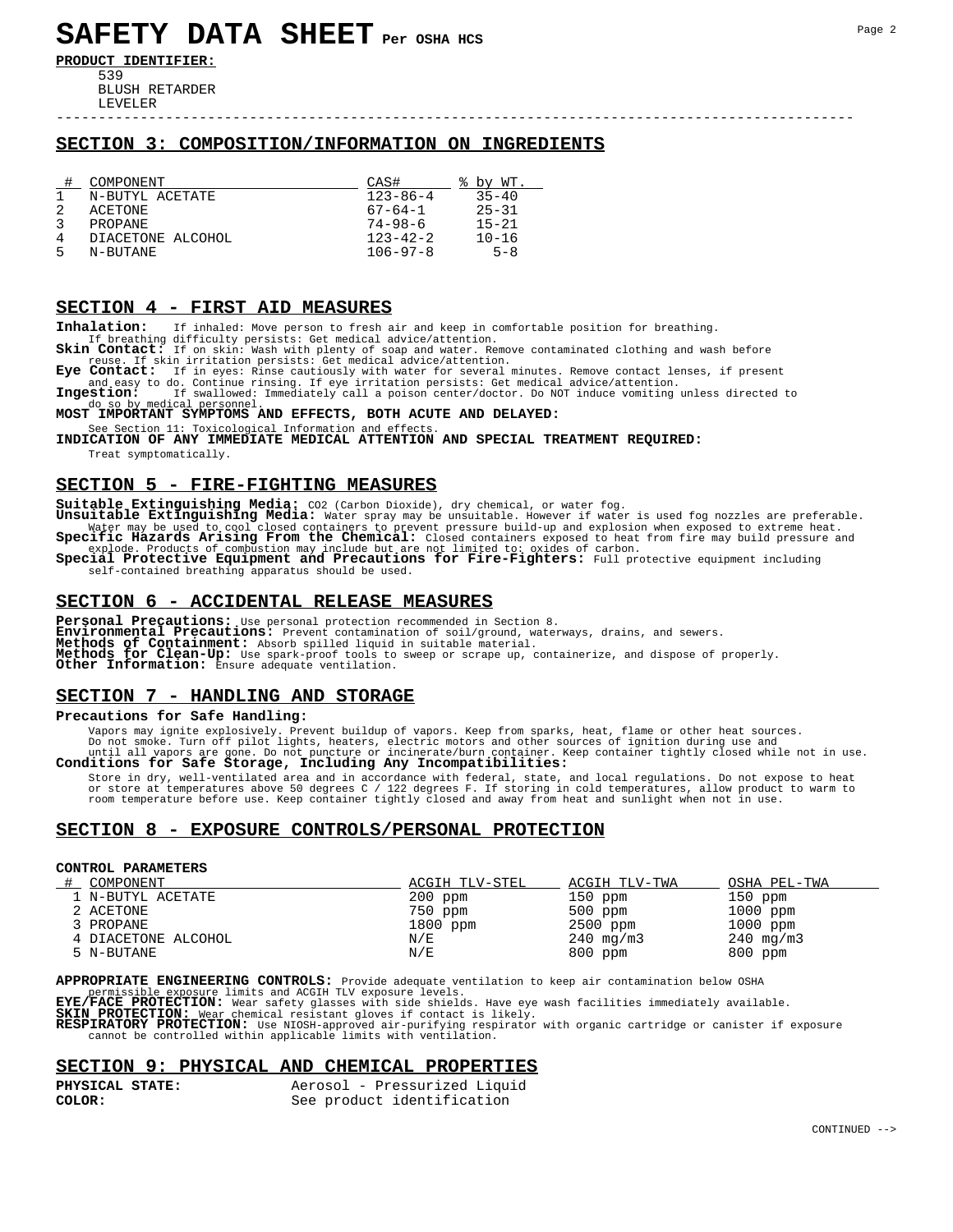# **SAFETY DATA SHEET Per OSHA HCS**

**PRODUCT IDENTIFIER:**

 539 BLUSH RETARDER LEVELER<br>------------------------------

----------------------------------------------------------------------------------------------- **ODOR:** Solvent Odor<br> **ODOR THRESHOLD:** No data avai **ODOR THRESHOLD:**  $\begin{array}{ccc} No & data & available \\ \nDR : & No & data & available \n\end{array}$ **pH:** No data available<br> **FREEZING POINT:** Not Established ( **FREEZING POINT:** Not Established (mixture) **BOILING POINT:** Not Applicable (pressurized mixture) **FLASH POINT:** less than -18 degrees C (less than -0.4 degrees F), c.c. **EVAPORATION RATE:** Faster than ether **UPPER FLAMMABILITY LIMIT:** Not Established (mixture) **LOWER FLAMMABILITY LIMIT:** Not Established (mixture)<br> **VAPOR PRESSURE:** Not Established (pressuri Not Established (pressurized mixture)<br>0.755 **SPECIFIC GRAVITY:** 0.755<br>**SOLUBILITY (WATER):** Negligible **SOLUBILITY (WATER):** Negli<br> **VOC PERCENT BY WEIGHT:** 74.65<br> **HAPS PERCENT BY WEIGHT:** 0 **VOC PERCENT BY WEIGHT:** 74.65 **HAPS PERCENT BY WEIGHT:** 0

# **SECTION 10: STABILITY AND REACTIVITY**

**CHEMICAL STABILITY:** Stable under normal conditions.<br>**POSSIBILITY OF HAZARDOUS REACTIONS:** Will not occur.<br>**CONDITIONS TO AVOID:** Keep away from heat, sparks, and flames.<br>**INCOMPATIBLE MATERIALS:** Strong oxidizing agents. **HAZARDOUS DECOMPOSITION PRODUCTS:** by fire - Carbon Dioxide and Carbon Monoxide

# **SECTION 11: TOXICOLOGICAL INFORMATION**

**LIKELY ROUTES OF ENTRY:** Skin contact, Inhalation, Eye contact, Ingestion **SIGNS AND SYMPTOMS OF EXPOSURE:**

 **Skin Contact:** Signs/symptoms may include localized redness, itching, drying and cracking of skin.  **Inhalation:** Intentional concentration and inhalation may be harmful or fatal.  **Eye Contact:** Signs/symptoms may include significant redness, swelling, pain, tearing, cloudy appearance of the cornea, and impaired vision.<br>**Ingestion:** Signs/sympto

 **Ingestion:** Signs/symptoms may include abdominal pain, stomach upset, nausea, vomiting and diarrhea. **TARGET ORGANS POTENTIALLY AFFECTED BY EXPOSURE:**

Central nervous system, kidneys, lungs, liver, eyes, skin, brain, respiratory tract, urinary tract, reproductive system,

cardiovascular system

#### **TOXICOLOGICAL DATA:**

| COMPONENT            | LD50 ORAL           | LD50 DERMAL                                 | LC50 INHALATION |
|----------------------|---------------------|---------------------------------------------|-----------------|
| 1. N-BUTYL ACETATE   | >10,760 mg/kg (rat) | $>14,112$ mg/kg rabbit $>21$ mg/l (rat) 4 h |                 |
| 2. ACETONE           | N/E                 | N/E                                         | N/E             |
| 3. PROPANE           | 1000                | 1800                                        | N/E             |
| 4. DIACETONE ALCOHOL | $>2000$ mg/kg (rat) | >2000 mg/kg (rabbit) N/E                    |                 |
| 5. N-BUTANE          |                     | N/E                                         | N/E             |

## **SECTION 12: ECOLOGICAL INFORMATION**

No data available.

#### **SECTION 13: DISPOSAL CONSIDERATIONS**

 Dispose of container and its contents in accordance with federal, state, and local regulations. Do not puncture, incinerate, or place container in trash compactor.

#### **SECTION 14: TRANSPORTATION INFORMATION**

| GROUND $(D.0.T./49$ CFR):<br>UN I.D. Number:<br>Proper Shipping Name:<br>Hazard label:<br>Shipping papers format: | <b>UN1950</b> Transport Hazard Class: 2.1 Packing Group: - (not applicable)<br>AEROSOLS (", FLAMMABLE" is optional to add after AEROSOLS)<br>Limited Ouantity (LTD OTY) label -- see 49 CFR 172.315<br>UN1950, AEROSOLS, 2.1, LTD OTY (can add ", FLAMMABLE" after AEROSOLS)                                                                      |
|-------------------------------------------------------------------------------------------------------------------|---------------------------------------------------------------------------------------------------------------------------------------------------------------------------------------------------------------------------------------------------------------------------------------------------------------------------------------------------|
| AIR (IATA):<br>UN I.D. Number:<br>Proper Shipping Name:<br>Hazard labels:<br>Shipping papers format:              | <b>UN1950</b> Transport Hazard Class: 2.1 Packing Group: - (not applicable)<br>AEROSOLS, FLAMMABLE Packing Instruction: Y203<br>LTD OTY label with "Y" in it, and Flammable Gas label<br>UN1950, AEROSOLS, FLAMMABLE, 2.1 (Note LTD OTY not needed on papers)                                                                                     |
| WATER (IMDG):<br>UN I.D. Number:                                                                                  | <b>UN1950</b> Transport Hazard Class: 2.1 Packing Group: - (not applicable)<br><b>Proper Shipping Name: AEROSOLS</b> Hazard label: LTD OTY label (see IMDG 3.4.5.1)<br>Packing Instruction: P003,LP02 EmS: F-D,S-U Stowage and Segregation: Category A<br><b>Shipping papers format:</b> UN1950, AEROSOLS, 2.1, $(-18 \text{ C } c.c.)$ , LTD OTY |

No component of this product is a listed Marine Pollutant (49 CFR 172,101,Appendix B).